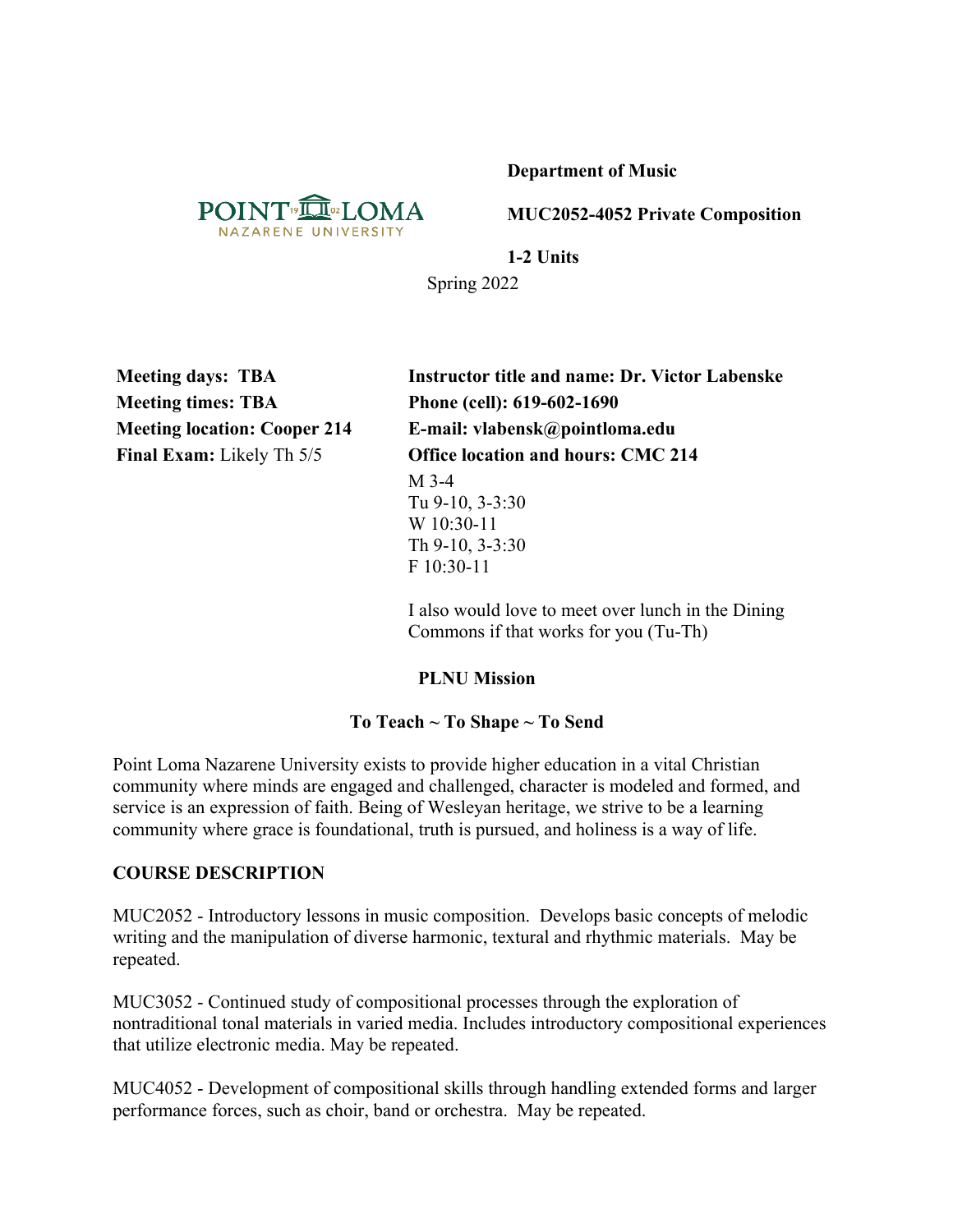## **Expected work at each level is indicated below:**

- 2052 (first semester/unit) exercises in phrasing, form, progression, introduction to 12tone; projects including a piano piece and an art song
- 2052 (2nd semester/unit) –movements around 5 min. in length; small ensembles including string quartet, woodwind quintet; brass quintet; vocal music
- 3052 continuation of small ensembles not used in 2052. Exploring non-tonal and nontraditional writing; electronic media; mixed ("Pierrot") ensemble; longer movements, with a final 3052 project approx. 10 minutes in length.
- 4052 longer works and larger forces (orchestra, concert band); continued exploration of non-tonal and non-traditional writing.

# **COURSE LEARNING OUTCOMES**

You will synthesize the following musical grammar and technical components with your own original thought as evidenced in your compositions; At a minimum for each area below, MUC2052 first semester students should demonstrate preliminary skills; MUC2052 second semester students should demonstrate basic skills, MUC3052 students should demonstrate proficient skills. MUC4052 students should demonstrate advanced skills in at least 3 areas as evidenced by the rubric completed by each faculty member at the jury.

- phrasing
- direction and climax
- harmonic process
- formal process
- notational accuracy
- expressive markings
- cohesive musical language
- philosophical/extra-musical connection
- idiomatic knowledge of instruments and voices

## **PROGRAM LEARNING OUTCOMES**

- Demonstrate mastery of advanced tonal, timbral and formal concepts.
- Synthesize applications of diverse genres and media in the composition of original works using small and large ensembles, atonal materials, and electronic media.
- Produce a substantial body of original compositions using a variety of tonal languages, performance forces and expressive content.

## **REQUIRED TEXTS AND RECOMMENDED STUDY RESOURCES**

Finale Notation Software would be very helpful (new edition available for \$99)

A metronome and possibly manuscript paper may also be useful.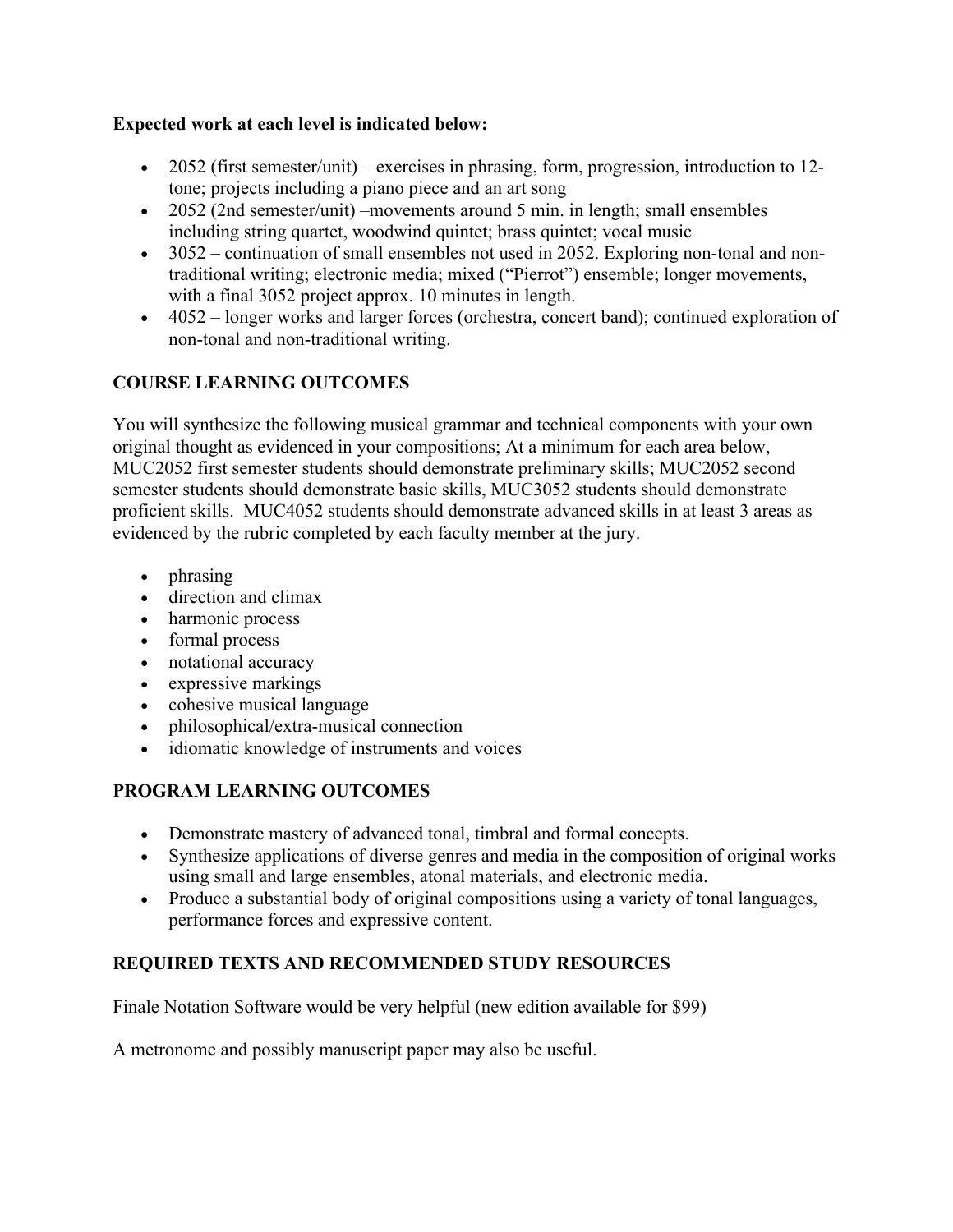Your pre-lesson responsibilities are:

- 1. Have your practice hours and days totaled and ready to report in lesson
- 2. Share both pdf scans of your scores and Finale files (for playback) the evening before your lesson
- **Weekly Grade** I will average the 2 components listed below (1. Practice hours and days, and 2. Assignment sheet) to determine a grade for each lesson after lesson #1.
	- o *Practice hours and days* 
		- Each week at your lesson, you will report the number of hours and the number of days you practiced over the past week.
		- The days practiced (6 days/week =  $100\%$ ) will be averaged with the practice hours.
		- § **For each unit of registration**, you need to practice a minimum of 4 hours per week, 6 days per week.
		- § *Upper division students may choose to individualize this requirement by adjusting or eliminating number of days.*
		- § Your recorded practice time should be on assigned composition work only.
		- Practice rooms are available by checking out a key at the music office.
	- o *Assignment sheet -* Together, we will create an assignment sheet at each lesson; in consultation with you, I will assign a grade for your progress on the previous week's assignments (sharing a .pdf or hard copy of your composition(s) in progress is required and will be part of your grade).

• *Completing Compositions*

If you are studying for **1 unit,** you will complete **2 pieces (or 6 min. of music)**

during the semester:

- The **first piece (or first 3 min.)** by **week 8**.
- The **second piece (or last 3 min.)** by **our last lesson (before finals week)**
- If you are studying for **2 units, you** will complete **3 pieces (or 10 minutes of music) during the semester**:
	- o The **first piece (or first 3 min.)** by **week 5**.
	- o The **second piece (or next 3 min.)** by **week 10.**
	- o The **third piece (or last 4 min.)** by **our last lesson (before finals week).**
- You will receive 100% of the earned score for the weekly grade if you choose to complete the composition requirement by the due date. If you choose not to meet the requirement, the grade for that week will be 50% of the weekly grade earned that week. Subsequent weekly grades will be 50% until you have chosen to complete the composition requirement.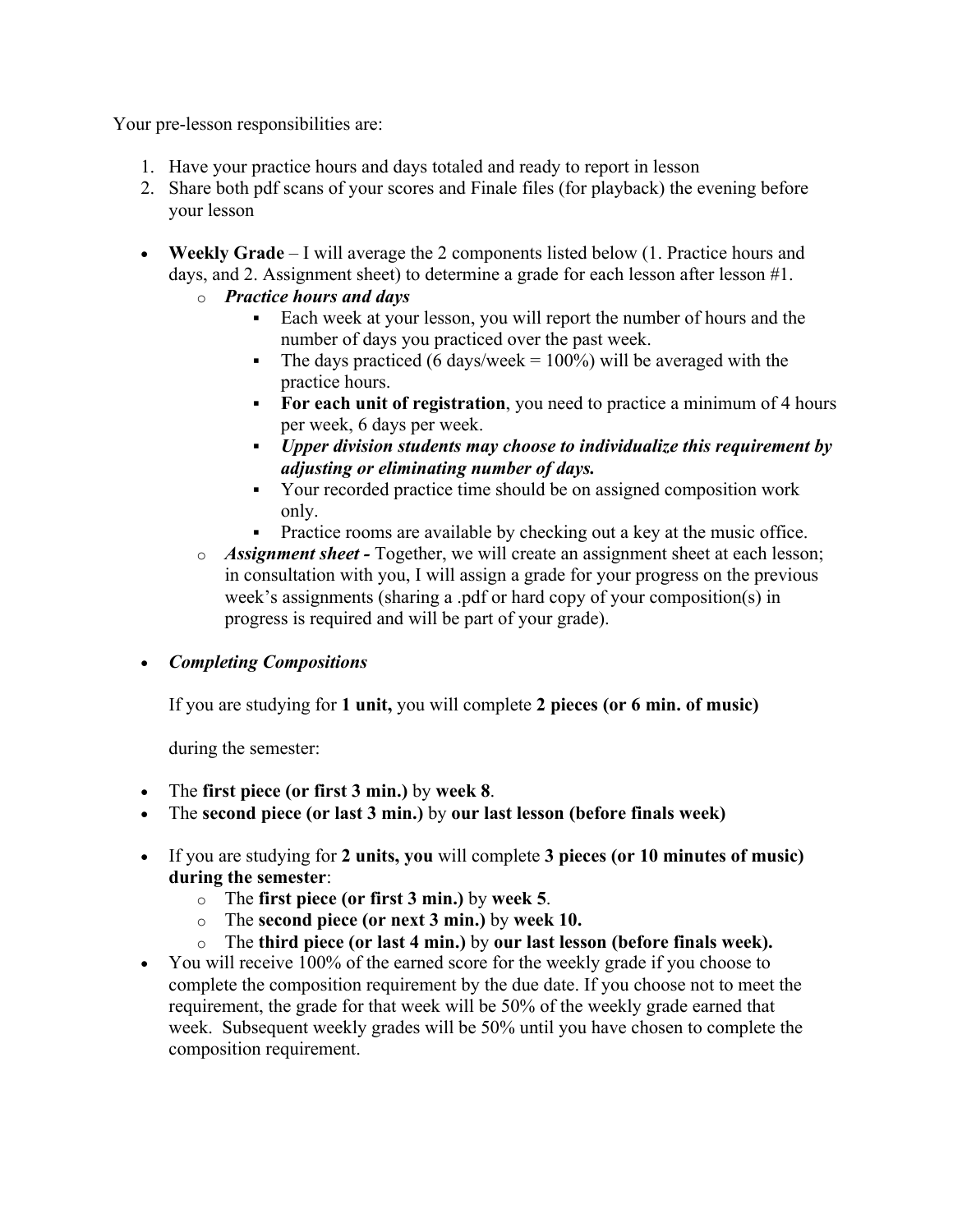- If you would like me to, I will complete a grading rubric for each piece after you complete it, in order to show you the kind of feedback you will receive at the jury. Just ask me to do this.
- *Composition forum –* Forum enables you to hear each other's work.
	- o Forum is held on the following Friday afternoons from 2:30-3:30 PM : *2/18, 4/22*
	- o Attendance at the **ENTIRE CLASS** is required.
	- o Each missed forum will count as a missed lesson.
	- o Music majors must present a piece on at least one forum.
- *Performances -* Having your works performed prepare you for your recital and your future work as a professional composer.
	- o Department Recitals Each composition major must have an original work performed on a department recital once per semester. Failure to do so will count as two missed lessons.
	- o Rehearsals Students must arrange at least one rehearsal before the performance. A rehearsal must be videotaped and brought to the following lesson for review with the instructor.
- *Competitions/Connecting with the Professional Community* We are sent to represent God's kingdom and PLNU in our world. Competitions also provide assessment by experts outside of our community.
- If you are a composition major at the 352 or 452 level you need to participate in a competition this semester (unless this is your first semester in this studio). Other composers may elect to participate. You may alternately choose to write a piece for a "call for scores" opportunity. An outstanding opportunity where our students have done well: Piano Guild Composition Competition
- If this is a requirement for you and you choose not to participate, it will count as a missed lesson.
- *Peer Review* This assignment develops your critical thinking and analytical skills.
	- o Each composer will complete a peer review of another student's composition using the form provided.
	- o The peer review will count as 5% of the assigned studio grade.
	- o Peer review is due December 13. You will submit an electronic copy to Dr. Labenske and also discuss the review with both your reviewer and reviewee.

# **FINAL EXAMINATION POLICY**

The jury (required of some students as described above) is the final examination in Private Composition. And successful completion of this class requires taking the jury **on its scheduled day.** 

- o The jury is usually Thursday of finals week.
- o Composition majors are required to take a jury at the end of each term according to the requirements in the catalog.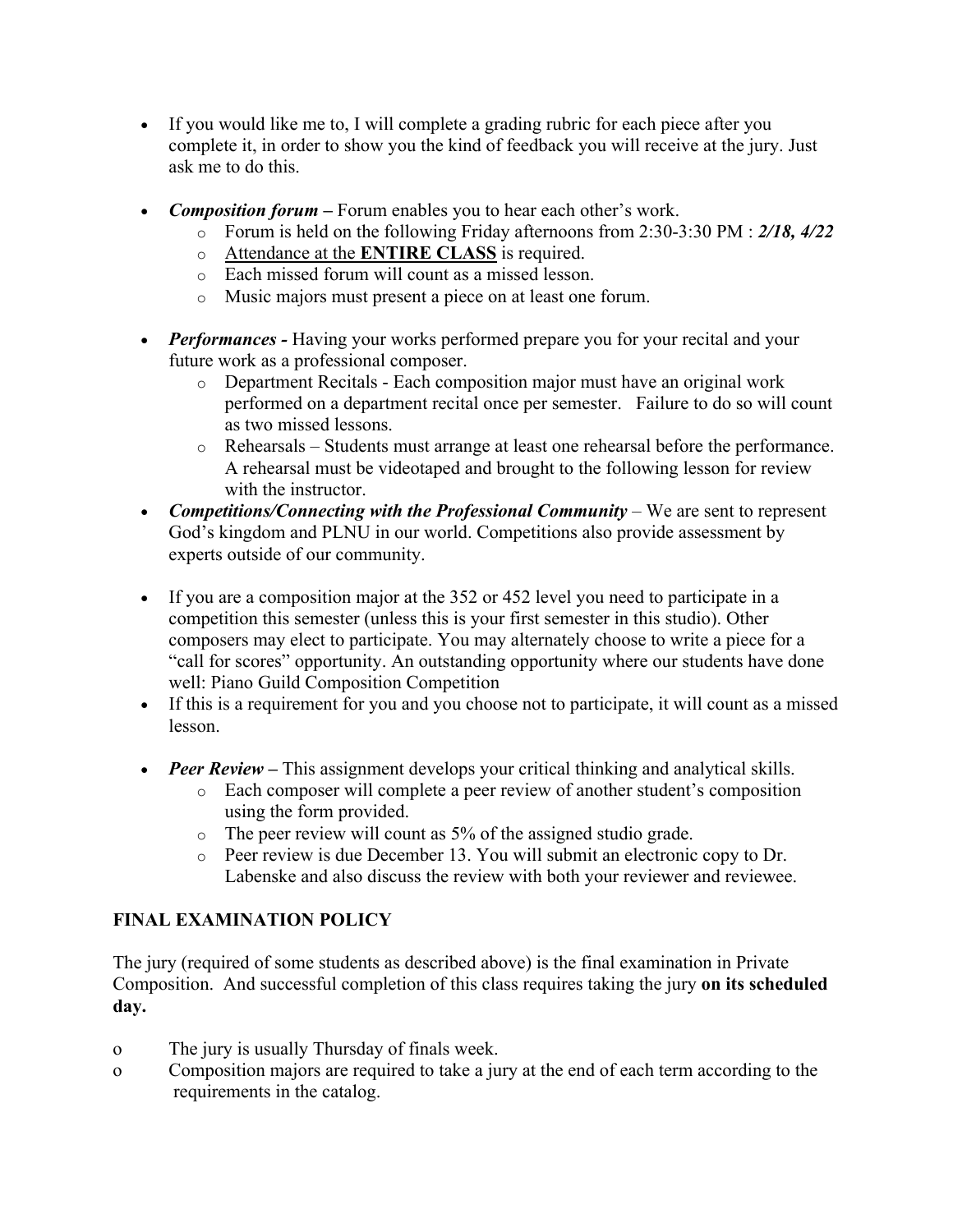- o Failure to take a required jury will result in course failure.
- o The jury grade will count as 1/3 of the final grade.
- o The composition jury will consist of a submitting all three compositions completed this semester (two compositions for students studying for 1 unit).

#### **ASSESSMENT AND GRADING**

| Grading components (details below): |                                     | Grading scale: |               |
|-------------------------------------|-------------------------------------|----------------|---------------|
|                                     |                                     | $A=93-100$     | $C = 73 - 76$ |
| 1.                                  | weekly grade (assignment sheets and |                |               |
|                                     | practice hours/days)                | $A=90-92$      | $C = 70 - 72$ |
|                                     | 2. composition completion schedule  |                |               |
|                                     | 3. jury                             | $B+=87-89$     | $D+=67-69$    |
|                                     | 4. forum attendance                 |                |               |
|                                     | 5. performance requirement          | $B = 83 - 86$  | $D=63-66$     |
|                                     | 6. Peer review                      |                |               |
|                                     | attendance                          | $B = 80 - 82$  | $D = 60-62$   |
| 8.                                  | competition                         |                |               |
|                                     |                                     | $C_{+}=77-79$  | $F=0-59$      |

### **STATE AUTHORIZATION**

State authorization is a formal determination by a state that Point Loma Nazarene University is approved to conduct activities regulated by that state. In certain states outside California, Point Loma Nazarene University is not authorized to enroll online (distance education) students. If a student moves to another state after admission to the program and/or enrollment in an online course, continuation within the program and/or course will depend on whether Point Loma Nazarene University is authorized to offer distance education courses in that state. It is the student's responsibility to notify the institution of any change in his or her physical location. Refer to the map on State Authorization to view which states allow online (distance education) outside of California.

#### **PLNU COPYRIGHT POLICY**

Point Loma Nazarene University, as a non-profit educational institution, is entitled by law to use materials protected by the US Copyright Act for classroom education. Any use of those materials outside the class may violate the law.

#### **PLNU ACADEMIC HONESTY POLICY**

Students should demonstrate academic honesty by doing original work and by giving appropriate credit to the ideas of others. Academic dishonesty is the act of presenting information, ideas, and/or concepts as one's own when in reality they are the results of another person's creativity and effort. A faculty member who believes a situation involving academic dishonesty has been